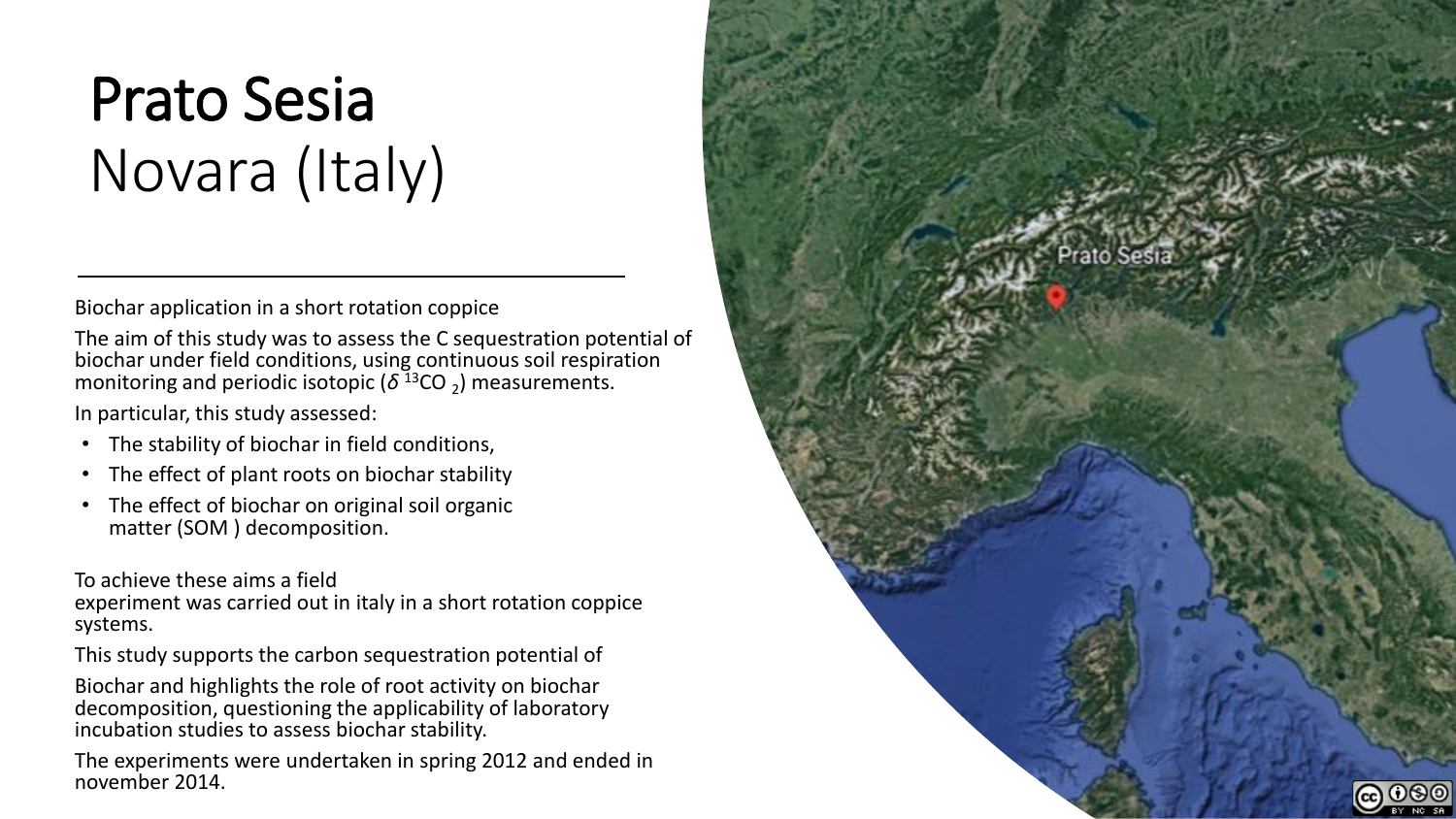### **EXPERIMENTAL SITE**

Poplar (*Populus x Canadensis* Mönch, Oudemberg genotype) SRC plantation with a 2‐year rotation period, located in Prato Sesia (Novara) (45° 39′ 32.2812″ N; 8° 21′ 16.8339″ E). The plantation was established in the spring of 2010 and coppicing was undertaken in the spring of 2012 before biochar application. The soil is sandy loam (12% clay, 34% silt, 54% sand) with a pH of 5.4. Climate in the area is temperate with warm summer; average annual temperature is 12 °C and average annual precipitation is 1500 mm

#### **BIOCHAR AND ITS APPLICATION IN THE FIELD**

The biochar used in the two experiments was produced from maize (*Zea mays* L.) silage feedstock pellets at 1200 °C under atmospheric pressure with a residence time of 40 min in a gasification plant (©A.G.T. – Advanced Gasification Technology s.r.l., Cremona, Italy). The biochar was distributed (30 tons/ha) by hand and incorporated into the first 15-cm soil layer by rotary hoeing on March 30<sup>th</sup> 2012. A completely randomized design with two treatments (biochar (B) and control (C)) and four replicates (plots) per treatment was used.



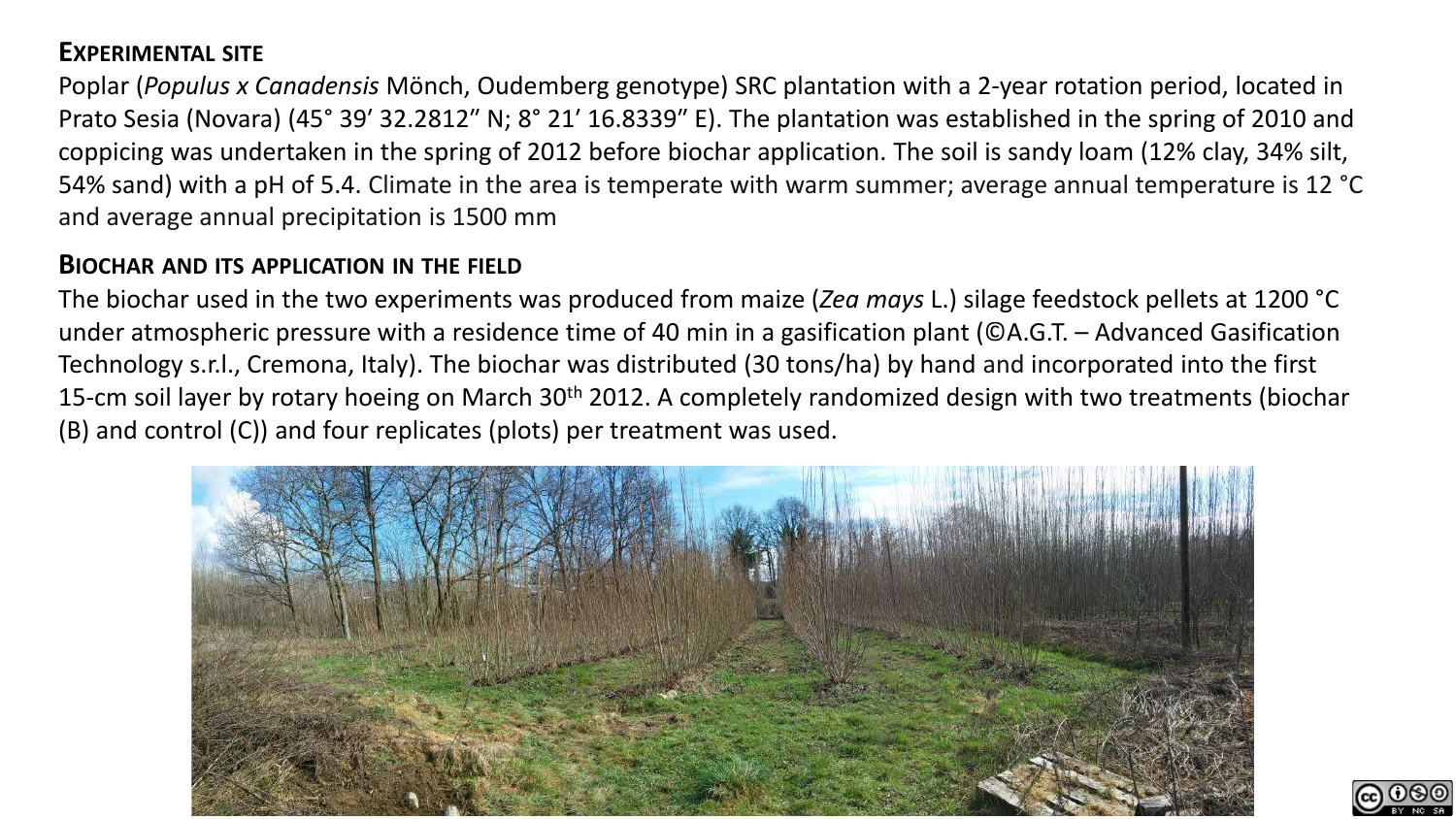#### **MEASURED PARAMETERS**

## **AIR**

- Total and heterotrophic soil respiration measured in biochar-treated and control plots. Soil CO<sub>2</sub> efflux was measured in three plots per treatment using a closed dynamic soil respiration system with 12 automated chambers (Uniud-SR system).
- Isotopic signature ( $\delta$ <sup>13</sup>C) of the respired CO<sub>2</sub>.

# **SOIL**

- Soil temperature (*T* ) at 10 cm depth was measured (107 temperature probes, Campbell Scientific, Logan UT, USA).
- pH.
- Soil water content between 0 and 18 cm was recorded every 30 min (CS-616 water content reflectometers, Campbell Scientific, Logan UT, USA).
- Soil organic C content and bulk density
- Soil organic carbon stock and soil biochar content (two times: T0 and end of the experiment).
- Biochar dynamics: biochar degradation in soil and priming effect on native soil organic matter
- Soil enzymatic activity and microbial biomass.
- Microbial community (16S and ITS DNA sequencing).
- Mineral nitrogen leaching.

## **OTHER**

- Plant productivity: total aboveground woody biomass production and leaf litter production.
- Air temperature, humidity and rainfall were measured with a meteorological station.

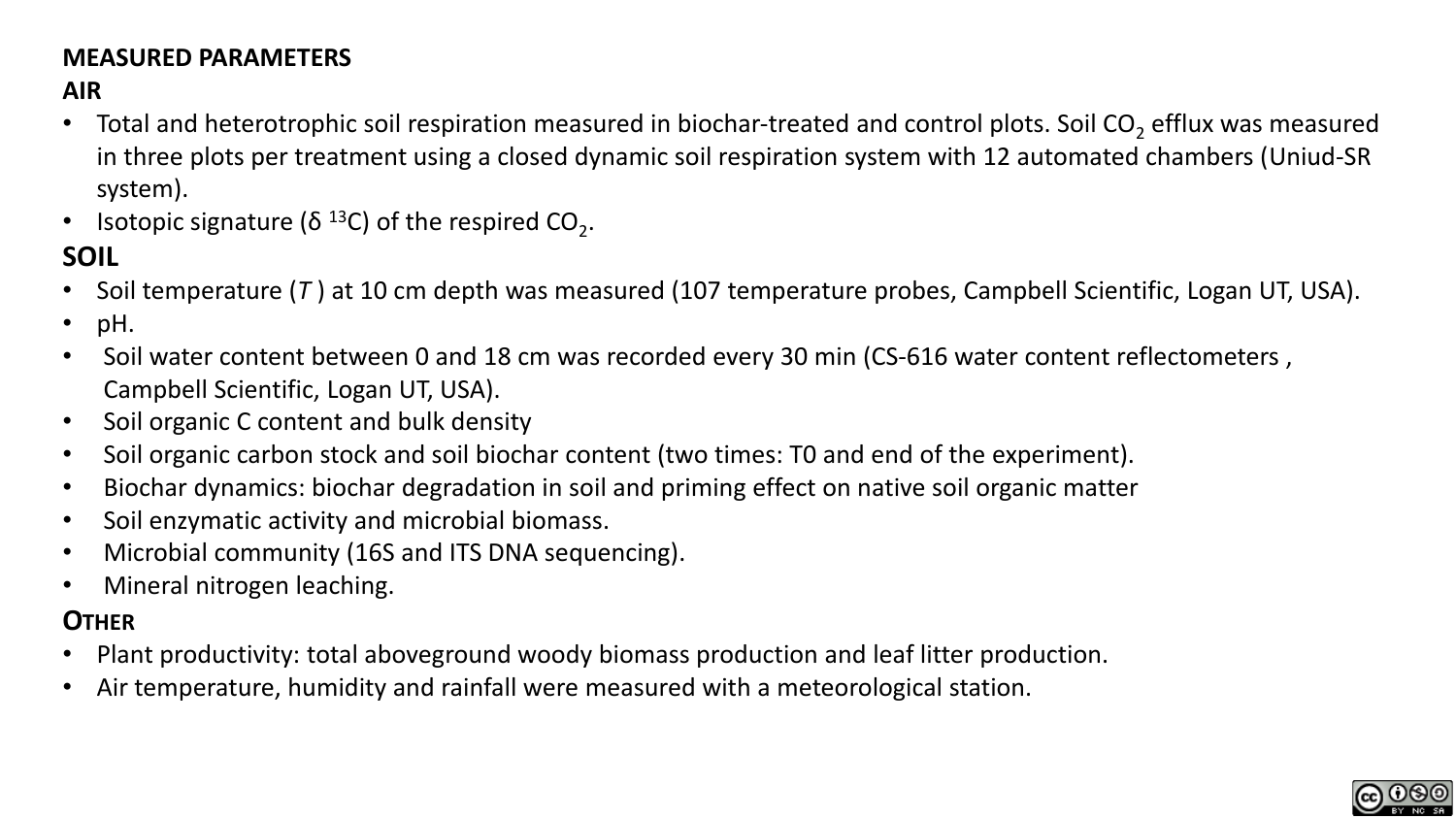## **PLANNED ACTIVITIES**

#### **Soil respiration measurements**

The trenching method was used to measure Rh and RhB (heterotrophic respiration biochar). In each plot and root exclusion subplot, chambers were installed to measure Rtot and Rh, respectively.

Missing or discarded data were gap-filled according to the model proposed by Qi & Xu:

R= aT<sup>b</sup> x SWC<sup>c</sup>, where R is the soil CO<sub>2</sub> efflux (total or heterotrophic), T is the soil temperature (°C) and SWC is the soil water content (%).

#### **Isotopic measurements and Keeling plots**

The isotopic signature ( $\delta$ <sup>13</sup>C) of the respired CO2 was periodically assessed using the Keeling plot method. Manual sampling of respired CO2 followed by isotopic ratio mass spectrometer analysis (IRMS) and direct on‐line sampling were used and compared at both sites. The figure illustrates the scheme of the sampling system used to collect CO  $_2$  emitted from the soil.

### **Biochar decomposition and priming effect on SOM**

The fraction of CO<sub>2</sub> respiration derived from the biochar decomposition  $(f_{\scriptscriptstyle B})$  was calculated for both  $\mathsf{R}_{\mathsf{tot}}\mathsf{B}$  and  $\mathsf{R}_{\mathsf{h}}\mathsf{B}$  using a mass balance approach